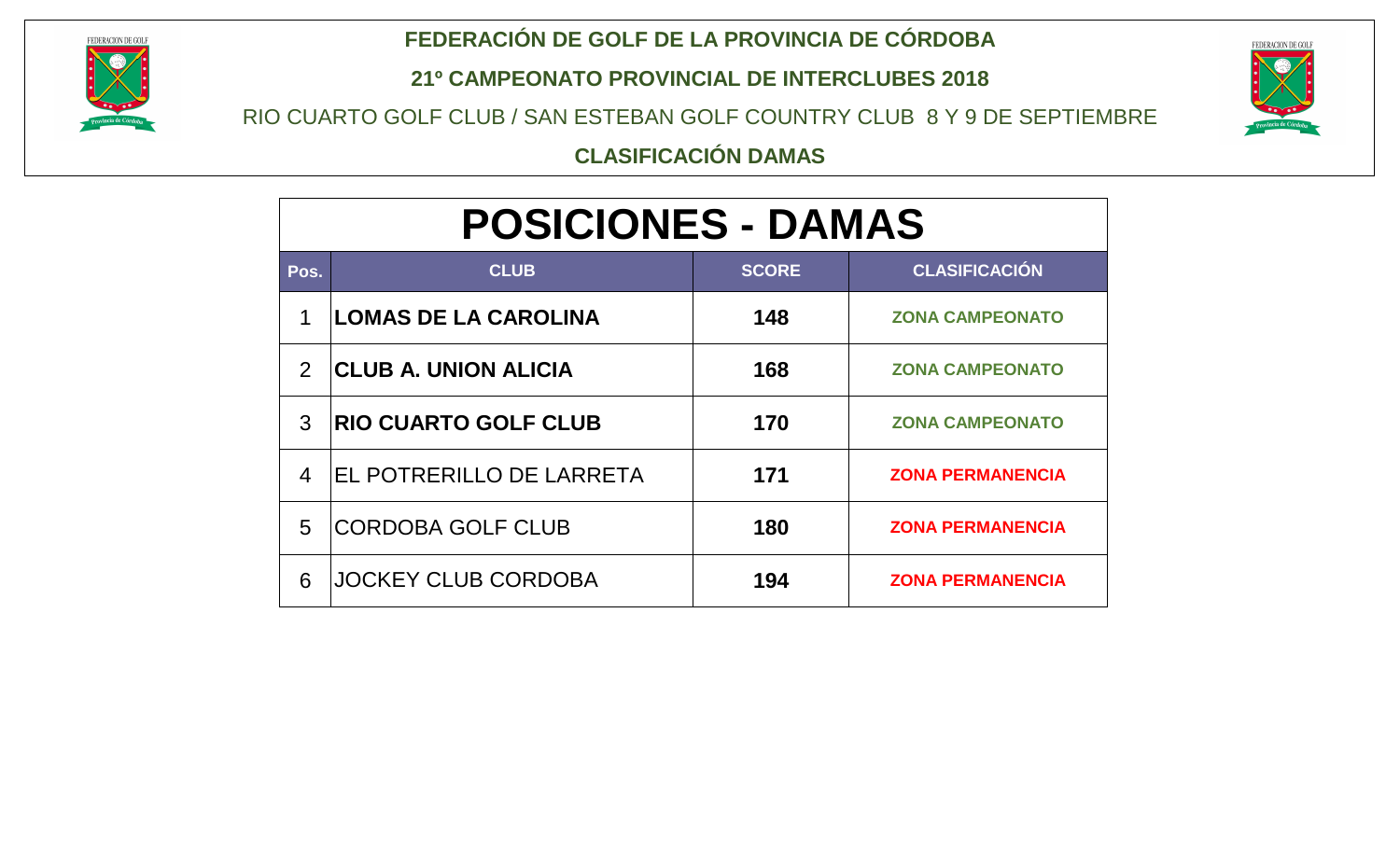# **LOMAS DE LA CAROLINA**



| $N^{\circ}$              | <b>JUGADOR</b>         | HOYO |                         | $\overline{2}$          | $\overline{\mathbf{3}}$ | $\overline{4}$          | 5 <sup>1</sup>  | $6\overline{6}$         | $\overline{7}$ | 8                       | -9                      | <b>IDA</b> | 10                      | 11           | 12 <sup>2</sup>         | 13 <sup>°</sup> | 14             | 15 <sub>1</sub>                | 16           | 17         | 18                      | <b>VTA</b> | <b>GROSS</b>    |
|--------------------------|------------------------|------|-------------------------|-------------------------|-------------------------|-------------------------|-----------------|-------------------------|----------------|-------------------------|-------------------------|------------|-------------------------|--------------|-------------------------|-----------------|----------------|--------------------------------|--------------|------------|-------------------------|------------|-----------------|
|                          |                        | PAR  |                         | $\overline{4}$          |                         | $\overline{4}$          | 5 <sup>1</sup>  | 3                       |                | $\mathbf{3}$            |                         | 35         | $\overline{4}$          | 3            | $\overline{4}$          | $\overline{4}$  | 5 <sup>5</sup> | 5 <sup>1</sup>                 | - 3          | $\sqrt{2}$ | 5 <sub>5</sub>          | 37         | 72              |
| $\overline{\phantom{0}}$ | <b>CARLA LUCERO</b>    |      | 4                       | 5                       | 4                       | 4                       | 5               | $\mathbf{3}$            | $5\phantom{a}$ | $\mathbf{2}$            | $\mathbf{3}$            | 35         | $\boldsymbol{4}$        | $\mathbf{3}$ | $\overline{\mathbf{4}}$ | 4               | 4              | 5                              | $\mathbf{3}$ | 4          | 4                       | 35         | 70              |
| $\overline{\mathbf{2}}$  | <b>GABRIELA ABOLIO</b> |      | 5 <sup>5</sup>          | $\overline{\mathbf{5}}$ | 6                       | $6\phantom{1}$          | $\overline{7}$  | $\overline{\mathbf{5}}$ | $5\phantom{1}$ | 4                       | $\overline{\mathbf{4}}$ | 47         | $5\phantom{1}$          | 4            | $\overline{\mathbf{4}}$ | $5\phantom{1}$  | $6\phantom{1}$ | $\overline{7}$                 | $\mathbf{3}$ | 4          | $5\phantom{.0}$         | 43         | 90 <sup>°</sup> |
| $\overline{\mathbf{3}}$  | <b>MARTINA LIBAAK</b>  |      | $\overline{\mathbf{4}}$ | $\sqrt{5}$              | $5\phantom{1}$          | $\overline{\mathbf{4}}$ | $5\phantom{.0}$ | $5\phantom{1}$          | $5\phantom{1}$ | $\overline{\mathbf{4}}$ | $\overline{\mathbf{4}}$ | 41         | $\overline{\mathbf{7}}$ | $\mathbf{2}$ | $\overline{\mathbf{4}}$ | $\mathbf{3}$    | 5              | 4                              | $\mathbf{3}$ | 4          | $\overline{\mathbf{5}}$ | 37         | 78              |
|                          | - 19                   |      |                         |                         |                         |                         |                 |                         |                |                         |                         |            |                         |              |                         |                 |                | SUMA DE LAS 2 MEJORES TARJETAS |              |            |                         |            | 148             |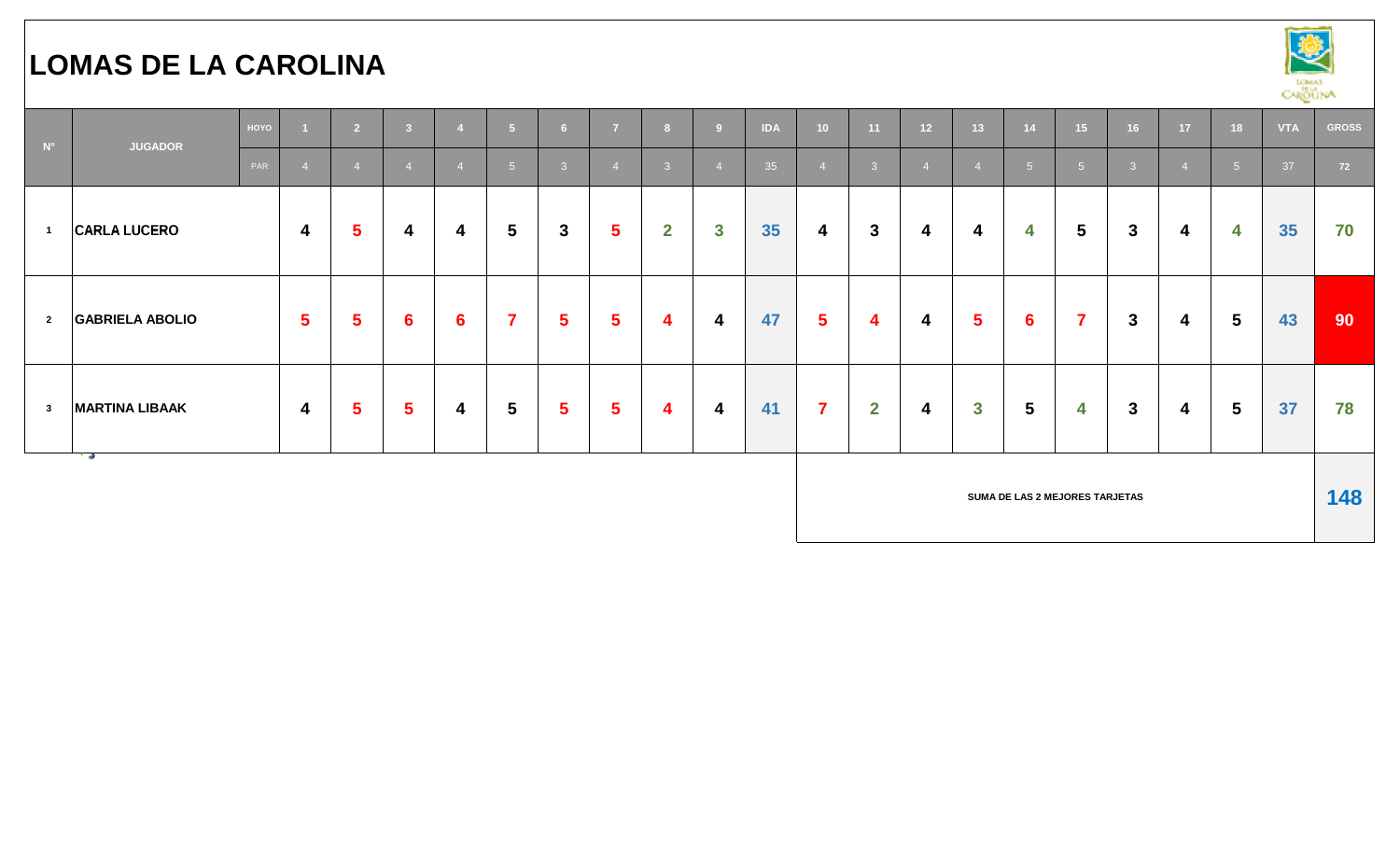#### **EL POTRERILLO DE LARRETA COUNTRY CLUB**



| $N^{\circ}$    | <b>JUGADOR</b>             | HOYO |                | $\overline{2}$ | $\overline{\mathbf{3}}$ |                | 5 <sup>1</sup> | 6 <sup>1</sup> | $\overline{7}$ | $\overline{\mathbf{8}}$ | 9               | <b>IDA</b> | 10 <sub>1</sub> | 11                      | 12 <sup>7</sup> | $\overline{13}$ | 14                      | 15                             | 16 <sup>1</sup>         | 17                      | 18                      | <b>VTA</b> | <b>GROSS</b> |
|----------------|----------------------------|------|----------------|----------------|-------------------------|----------------|----------------|----------------|----------------|-------------------------|-----------------|------------|-----------------|-------------------------|-----------------|-----------------|-------------------------|--------------------------------|-------------------------|-------------------------|-------------------------|------------|--------------|
|                |                            | PAR  |                | $\overline{4}$ |                         | $\overline{4}$ | 5 <sup>5</sup> | $\mathbf{3}$   |                | $\overline{\mathbf{3}}$ |                 | 35         | $\overline{4}$  | $\overline{3}$          |                 |                 | 5 <sup>5</sup>          | 5 <sup>1</sup>                 | $\overline{\mathbf{3}}$ |                         | 5 <sub>5</sub>          | 37         | 72           |
| $\overline{1}$ | <b>CRISTINA BERGAMINI</b>  |      | $5\phantom{1}$ | $5\phantom{1}$ | $5\phantom{1}$          | $5\phantom{1}$ | 9              | $5\phantom{1}$ | $6 \,$         | $5\phantom{.0}$         | 8               | 53         | $6\phantom{1}$  | $\overline{\mathbf{5}}$ | $6\phantom{1}6$ | $6\phantom{1}$  | 10                      | 8                              | $\boldsymbol{4}$        | $\overline{\mathbf{7}}$ | $\overline{\mathbf{7}}$ | 59         | 112          |
| $\overline{2}$ | <b>JULIETA OVIEDO</b>      |      | $\mathbf{3}$   | 4              | 4                       | $5\phantom{1}$ | $6\phantom{1}$ | $5\phantom{a}$ | 4              | $\mathbf{3}$            | $5\overline{5}$ | 39         | $6\phantom{1}6$ | $\overline{2}$          | 5               | 4               | $6\phantom{1}$          | $\overline{\mathbf{5}}$        | $\mathbf{3}$            | 4                       | $6\phantom{1}$          | 41         | 80           |
| $\mathbf{3}$   | <b>MARIANELLA MORESCHI</b> |      | $5\phantom{1}$ | 4              | $\overline{7}$          | $5\phantom{1}$ | $6\phantom{1}$ | $5\phantom{1}$ | 4              | $\overline{\mathbf{4}}$ | $5\phantom{1}$  | 45         | 5 <sup>5</sup>  | $5\phantom{1}$          | 4               | $5\phantom{a}$  | $\overline{\mathbf{7}}$ | $6\phantom{1}6$                | $\boldsymbol{4}$        | $5\phantom{1}$          | $5\phantom{.0}$         | 46         | 91           |
|                |                            |      |                |                |                         |                |                |                |                |                         |                 |            |                 |                         |                 |                 |                         | SUMA DE LAS 2 MEJORES TARJETAS |                         |                         |                         |            | 171          |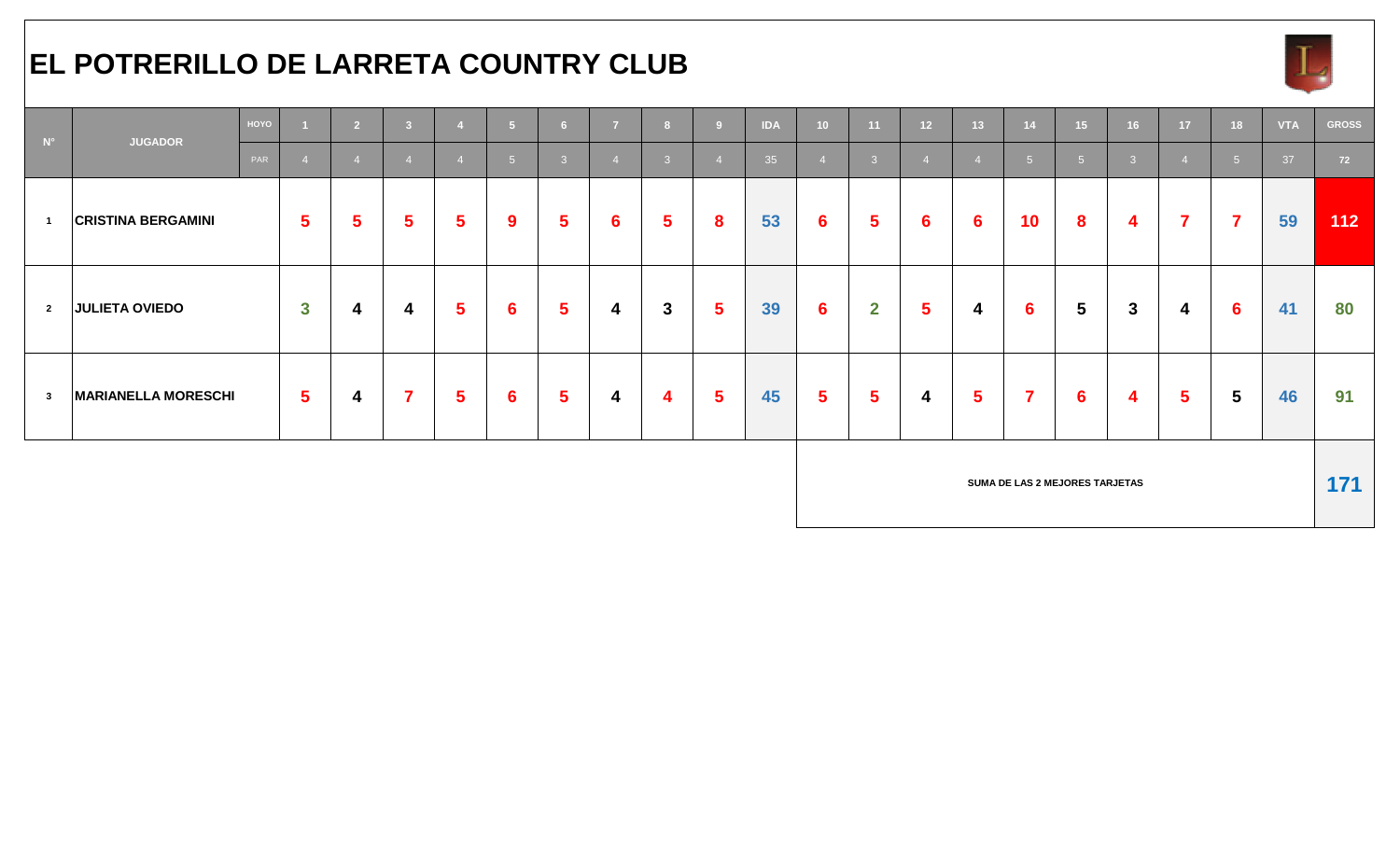#### **RIO CUARTO GOLF CLUB**



| $N^{\circ}$                | <b>JUGADOR</b>             | HOYO |                         | $\overline{2}$  | $\overline{\mathbf{3}}$ |                         | 5 <sub>1</sub>  | 6              | 7                       | 8              |                 | <b>IDA</b> | 10                      | 11             | 12 <sup>7</sup> | 13 <sup>°</sup> | 14                             | 15              | 16                      | 17             | 18              | <b>VTA</b> | <b>GROSS</b> |
|----------------------------|----------------------------|------|-------------------------|-----------------|-------------------------|-------------------------|-----------------|----------------|-------------------------|----------------|-----------------|------------|-------------------------|----------------|-----------------|-----------------|--------------------------------|-----------------|-------------------------|----------------|-----------------|------------|--------------|
|                            |                            | PAR  | $\overline{A}$          | $\overline{4}$  | $\overline{4}$          | $\overline{4}$          | 5 <sup>1</sup>  | $\sqrt{3}$     |                         | $\overline{3}$ |                 | 35         | $\overline{4}$          | $\overline{3}$ | $\sqrt{4}$      |                 | 5 <sup>1</sup>                 | 5 <sup>1</sup>  | $\overline{\mathbf{3}}$ | $\overline{A}$ | 5 <sup>5</sup>  | 37         | 72           |
| $\overline{\phantom{0}}$ 1 | <b>BERNARDITA VILLALBA</b> |      | 5 <sup>5</sup>          | 4               | $\overline{\mathbf{5}}$ | $\overline{\mathbf{4}}$ | $6\phantom{1}6$ | 4              | 4                       | 4              | $5\phantom{.0}$ | 41         | 4                       | $\mathbf{3}$   | 4               | 4               | 8                              | $6\phantom{1}6$ | $\overline{7}$          | 4              | $6\phantom{1}$  | 46         | 87           |
| $\overline{\mathbf{2}}$    | <b>RAQUEL LOPEZ</b>        |      | $\overline{\mathbf{z}}$ | $\overline{7}$  | $\overline{\mathbf{5}}$ | $\mathbf{3}$            | 8               | 4              | 4                       | 4              | $5\phantom{1}$  | 47         | $\overline{\mathbf{5}}$ | $5\phantom{1}$ | $5\phantom{1}$  | 4               | $5\phantom{.0}$                | $6\phantom{1}$  | 5 <sup>5</sup>          | 5              | $6\phantom{1}6$ | 46         | 93           |
| $\overline{\mathbf{3}}$    | <b>VALENTINA MACARRON</b>  |      | $\overline{4}$          | $6\phantom{1}6$ | $5\phantom{1}$          | $\mathbf{3}$            | $5\phantom{.0}$ | $5\phantom{1}$ | $\overline{\mathbf{3}}$ | $3\phantom{a}$ | $5\phantom{.0}$ | 39         | $5\phantom{.0}$         | 4              | $5\phantom{1}$  | 4               | $\overline{\mathbf{z}}$        | $6\phantom{1}$  | $\overline{\mathbf{4}}$ | 4              | $5\phantom{.0}$ | 44         | 83           |
|                            |                            |      |                         |                 |                         |                         |                 |                |                         |                |                 |            |                         |                |                 |                 | SUMA DE LAS 2 MEJORES TARJETAS |                 |                         |                |                 |            | 170          |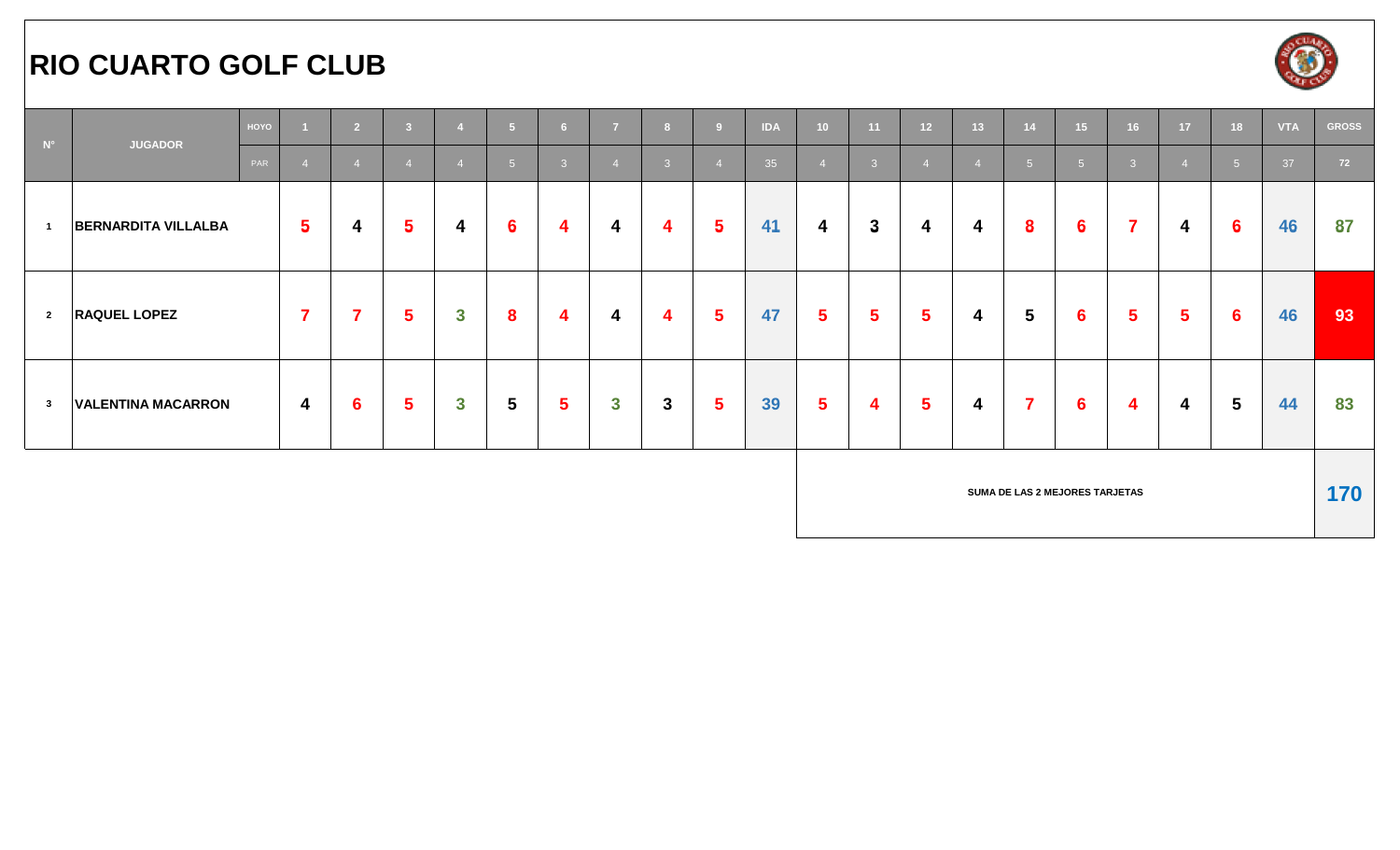### **CORDOBA GOLF CLUB**



| $N^{\circ}$             | <b>JUGADOR</b>            | HOYO |                         | $\overline{2}$          | $\overline{\mathbf{3}}$ |                | $\sqrt{5}$              | 6 <sup>1</sup> | $\overline{z}$          |                | <b>D</b>        | <b>IDA</b> | 10                      | 11             | 12 <sup>°</sup>         | 13 <sup>°</sup> | 14                             | 15 <sup>°</sup> | 16              | 17             | 18             | <b>VTA</b> | <b>GROSS</b> |
|-------------------------|---------------------------|------|-------------------------|-------------------------|-------------------------|----------------|-------------------------|----------------|-------------------------|----------------|-----------------|------------|-------------------------|----------------|-------------------------|-----------------|--------------------------------|-----------------|-----------------|----------------|----------------|------------|--------------|
|                         |                           | PAR  | $\sqrt{4}$              |                         |                         | $\overline{4}$ | 5 <sup>5</sup>          | $\overline{3}$ |                         | $\overline{3}$ |                 | 35         | $\overline{4}$          | 3 <sup>°</sup> | $\overline{4}$          |                 | 5 <sup>1</sup>                 | 5 <sup>5</sup>  | $\mathcal{B}$   |                | 5 <sub>5</sub> | 37         | 72           |
| $\overline{1}$          | <b>CANDELARIA CENTENO</b> |      | $5\phantom{.0}$         | 6                       | $\overline{\mathbf{7}}$ | $\overline{7}$ | $5\phantom{.0}$         | 4              | $6\phantom{1}$          | 5 <sup>1</sup> | $5\phantom{.0}$ | 50         | $5\overline{)}$         | $6\phantom{1}$ | $6\phantom{1}6$         | $5\phantom{1}$  | $6\phantom{1}$                 | 8               | $6\phantom{1}6$ | $5\phantom{1}$ | $\overline{7}$ | 54         | 104          |
| $\overline{2}$          | <b>CECILIA FERRONI</b>    |      | $5\phantom{1}$          | $6\phantom{1}6$         | $6\phantom{1}$          | 5 <sup>5</sup> | 4                       | 4              | 4                       | $3\phantom{a}$ | $6\phantom{1}$  | 43         | $5\overline{)}$         | $\mathbf{3}$   | $6\phantom{1}6$         | 6               | $6\phantom{1}$                 | 8               | $5\phantom{.0}$ | $5\phantom{1}$ | $6\phantom{1}$ | 50         | 93           |
| $\overline{\mathbf{3}}$ | <b>MARIA LOKMAN</b>       |      | $\overline{\mathbf{4}}$ | $\overline{\mathbf{5}}$ | 4                       | 4              | $\overline{\mathbf{7}}$ | $5\phantom{a}$ | $\overline{\mathbf{4}}$ | $3\phantom{a}$ | $5\phantom{.0}$ | 41         | $\overline{\mathbf{4}}$ | $\mathbf{3}$   | $\overline{\mathbf{4}}$ | $6\phantom{1}6$ | $6\phantom{1}$                 | $\overline{7}$  | $5\phantom{.0}$ | $5\phantom{1}$ | $6\phantom{1}$ | 46         | 87           |
|                         |                           |      |                         |                         |                         |                |                         |                |                         |                |                 |            |                         |                |                         |                 | SUMA DE LAS 2 MEJORES TARJETAS |                 |                 |                |                |            | 180          |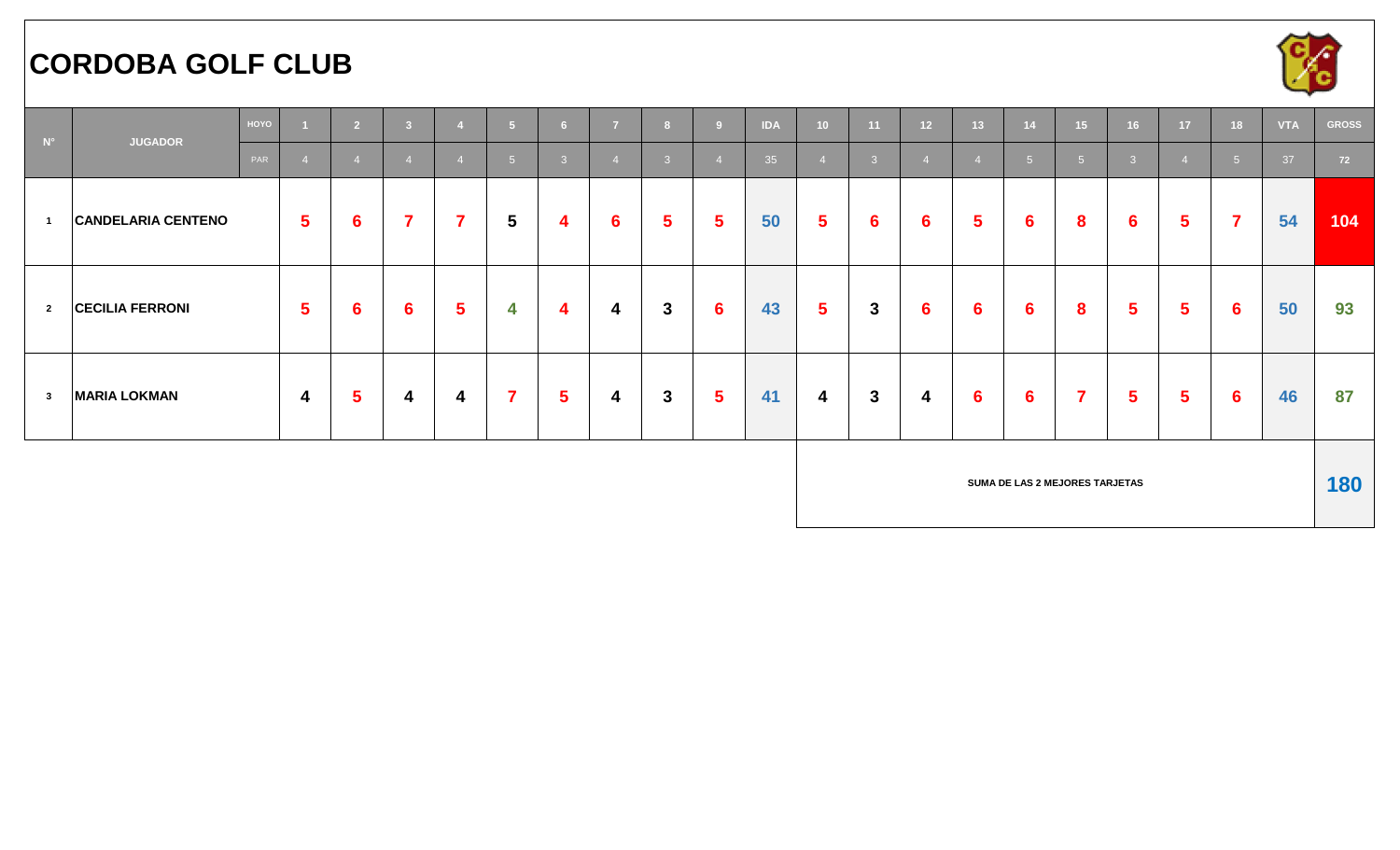# **CLUB ATLETICO UNION ALICIA**



| $N^{\circ}$             |                             | HOYO |                         | $\overline{2}$          | $\overline{\mathbf{3}}$ | $\overline{4}$ | 5 <sup>1</sup>  | 6 <sup>6</sup> | $\overline{7}$          | 8 <sup>1</sup> | -9                      | <b>IDA</b> | 10                      | 11                      | 12 <sup>7</sup> | 13 <sup>°</sup> | 14              | 15 <sub>1</sub>                | 16                      | 17                     | 18              | <b>VTA</b> | <b>GROSS</b> |
|-------------------------|-----------------------------|------|-------------------------|-------------------------|-------------------------|----------------|-----------------|----------------|-------------------------|----------------|-------------------------|------------|-------------------------|-------------------------|-----------------|-----------------|-----------------|--------------------------------|-------------------------|------------------------|-----------------|------------|--------------|
|                         | <b>JUGADOR</b><br>PAR       |      |                         | $\overline{4}$          | $\overline{4}$          | $\overline{4}$ | 5 <sup>1</sup>  | 3 <sup>2</sup> |                         | 3 <sup>1</sup> |                         | 35         | $\overline{4}$          | 3 <sup>°</sup>          | $\overline{4}$  | $\overline{4}$  | 5 <sup>1</sup>  | 5 <sup>1</sup>                 | $\overline{\mathbf{3}}$ | $\boldsymbol{\Lambda}$ | $-5$            | 37         | 72           |
| $\blacksquare$          | LUCILA A. GALLO             |      | 10                      | $6\phantom{1}6$         | $5\phantom{1}$          | $\mathbf{3}$   | $6\phantom{1}$  | $6\phantom{1}$ | $6\phantom{1}$          | $\mathbf{3}$   | $\sqrt{5}$              | 50         | $\overline{7}$          | 4                       | $6\phantom{1}$  | $6\phantom{1}$  | 8               | $5\phantom{.0}$                | $\overline{\mathbf{4}}$ | $5\phantom{1}$         | $6\phantom{1}6$ | 51         | 101          |
| $\overline{\mathbf{2}}$ | <b>SELENA L. GALLO</b>      |      | $\overline{\mathbf{4}}$ | $\sqrt{5}$              | $5\phantom{1}$          | 4              | $5\phantom{.0}$ | $5\phantom{1}$ | 4                       | 4              | $\overline{\mathbf{4}}$ | 40         | $5\phantom{1}$          | $\overline{\mathbf{4}}$ | $5\phantom{1}$  | 4               | $5\phantom{.0}$ | $5\phantom{.0}$                | $\overline{4}$          | 4                      | $5\phantom{.0}$ | 41         | 81           |
| $\overline{\mathbf{3}}$ | <b>VALENTINA BUGIAFREDO</b> |      | $\overline{\mathbf{4}}$ | $\overline{\mathbf{5}}$ | 4                       | $5\phantom{1}$ | $6\phantom{1}$  | $\mathbf{3}$   | $\overline{\mathbf{4}}$ | 4              | $\overline{7}$          | 42         | $\overline{\mathbf{4}}$ | $\mathbf{3}$            | $6\phantom{1}$  | $5\phantom{1}$  | $6\phantom{1}$  | $\overline{\mathbf{7}}$        | $5\phantom{1}$          | $5\phantom{1}$         | 4               | 45         | 87           |
|                         |                             |      |                         |                         |                         |                |                 |                |                         |                |                         |            |                         |                         |                 |                 |                 | SUMA DE LAS 2 MEJORES TARJETAS |                         |                        |                 |            | 168          |